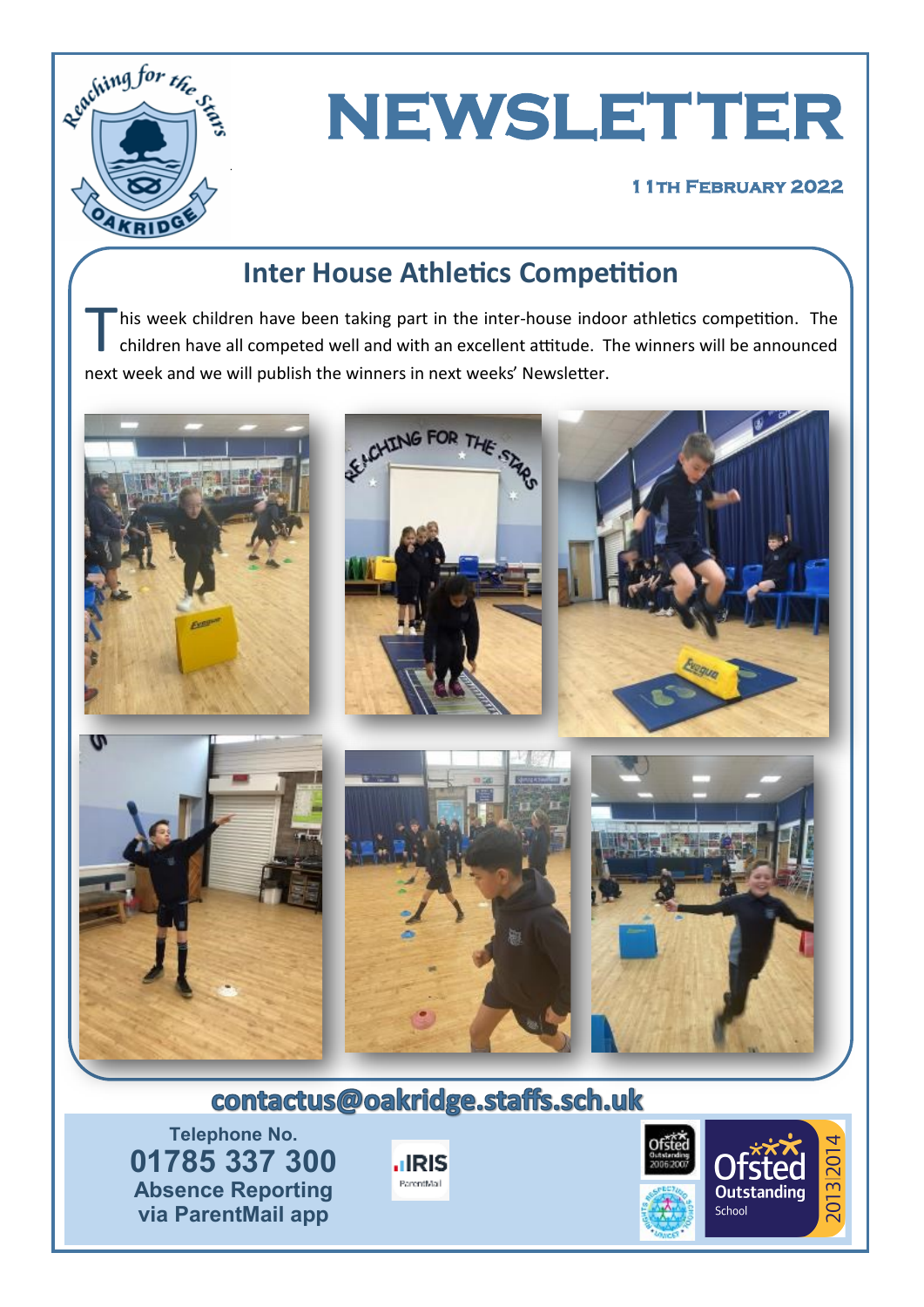#### **Parents Evenings**

e will be holding our Parents' Evening sessions on Wednesday 16th and Thursday 17th February. A letter has been sent out to all parents with details of how to book your appointment. The appointments will take place in school face-to-face with the teachers, with ten minute meetings taking place in the classrooms.

Within this meeting, your child's teacher will discuss your child's progress, as well as targets linked to their next steps in learning. You will also get the chance to look through the work that your child has completed so far this year during the meeting with your child's teacher.

Please be mindful during these sessions that times are tight, so please be on time for your child's meetings. Additionally, if you wish to discuss a matter that may take longer than the allocated ten minute slot, your child's teacher will be happy to arrange another time to meet.

We ask that anyone showing symptoms for Covid-19 cancel their appointment, letting the school know as soon as possible. The class teacher will re-arrange a time to meet when it is safe to do so. There will be hand sanitiser available at the entrance to the school and in each classroom. We ask that you wear face masks throughout the time that you are in school in order to keep everybody safe and well.

We have a number of students in school who are training to be teachers and would like to sit in on the parents evening appointments on Wednesday evening. If you are not happy for a student to attend please let your class teacher know.

#### **Year Five Standon Bowers Meeting**

 $\blacksquare$  e are holding a meeting for the parents of our Year Five children to provide information about their upcoming visit to Standon Bowers.

The meeting will take place on 1st March straight after school. Could we please ask that face masks are worn and that you do not attend if you have any of the symptoms of Covid.

If you are unable to attend, handouts will be available from the class teacher.

#### **School Lottery**

C ongratulations to the winner of our school lottery this week.

£25,000 Jackpot

∢

 $(1)(9)(0)(1)(2)(8)$ 

£11.40 - won by Ms B (STAFFORD)

 $(9)(5)(4)(7)(7)(0)$ 

Sat 05 Feb 2022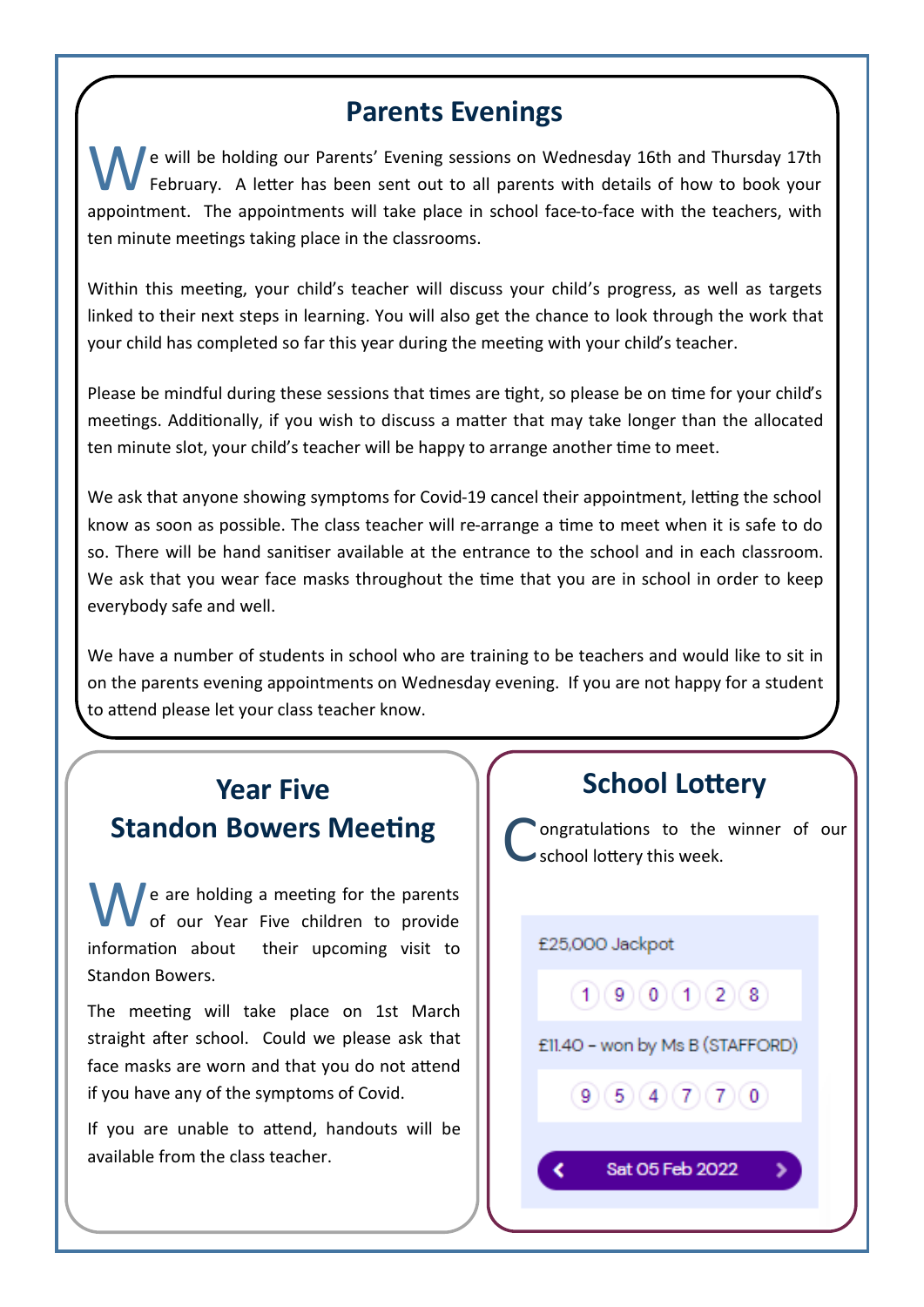# **British School Shooting Champion**

C ongratulations to Pippa who took part in the British Shooting School's Pistol Championship last week. The event featured the UK's very best pistol and air rifle competitors aged 11-18 who represented over 140 schools.

Pippa represented Oakridge and came 8th out of 160 competitors! She was also the youngest to take part in her class of the competition.

Well done Pippa—we are all very proud of you!



# **World Book Day**

O n Thursday 3rd March we will be celebrating World Book Day. As part of our celebration the children can dress up as a book character – either fiction or non-fiction.

We are also aiming to have a class book swap and if restrictions allow we will participate in some shared reading experiences.

Each class will have an author who they will focus on. The children will explore this authors style and work and then create their own piece of learning in the style of the author. The day will be full on valuable reading experiences and promoting reading for pleasure



# **Nursery Open Morning**

If you have a child who is due to start<br>our school Nursery class in September f you have a child who is due to start this year we are holding the first of our open mornings on Thursday 17th February at 10.30.

If you wish to attend could you please contact the school office so that we know how many visitors to expect.

If you wish to apply for a place in our morning Nursery to start in September 2022 applications can be made via our school website at Key Information / Admissions where you can download an application from. Once complete the form should be emailed to admissions@oakridge.staffs.sch.uk.

The closing date to submit your application is 14th March 2022 and applications can now be made. Places will be offered, by ourselves, no later than 21st March 2022.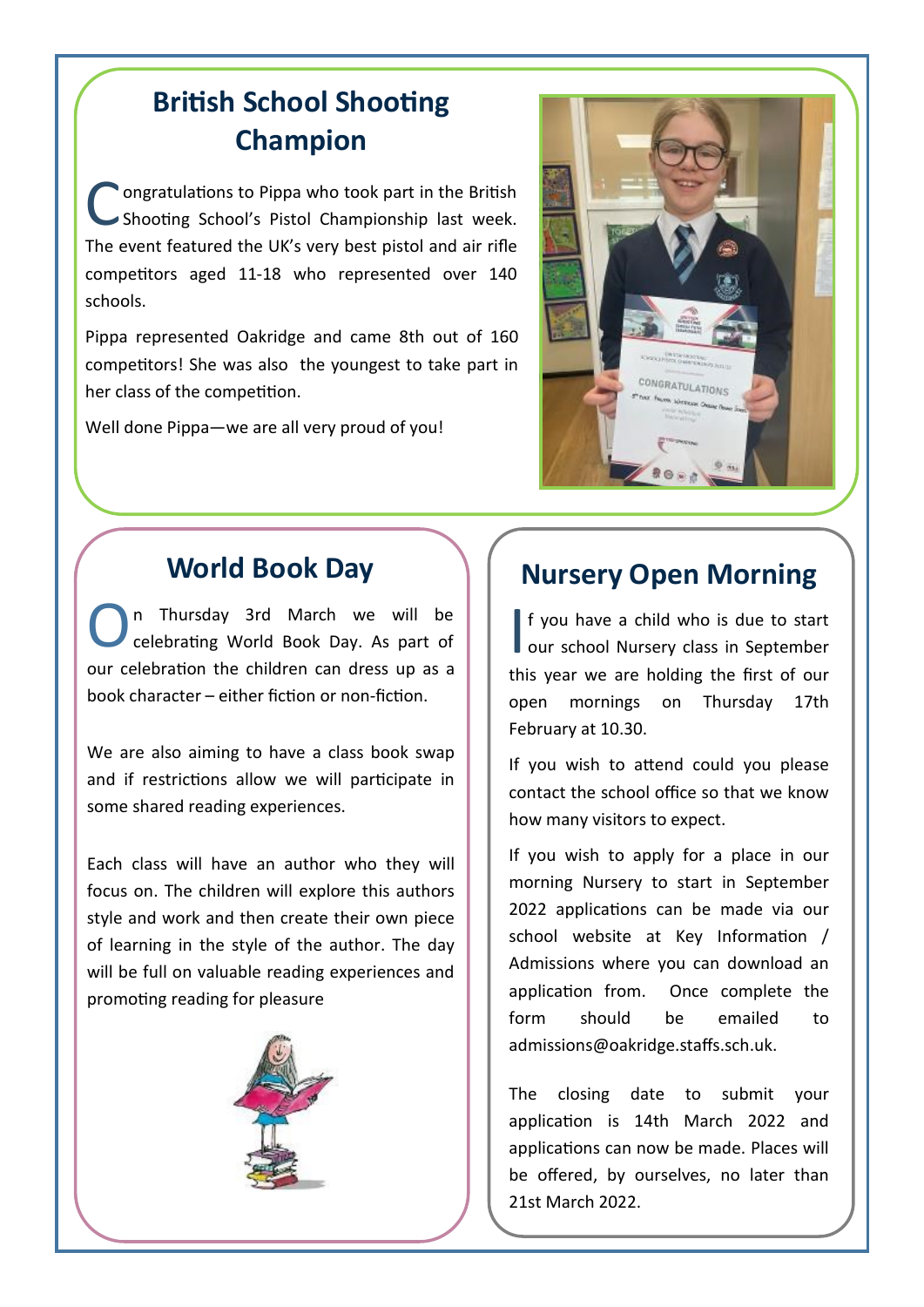#### **Sporting Clubs**

#### **after Half Term**

S tarting from the first week back after the break, the changes to our after-school sports clubs will be as follows:

| Mondays    | Year 3 and 4 Boys & Girls<br>Football.       |
|------------|----------------------------------------------|
| Wednesdays | Year 3 and 4 Boys and Girls<br>Cross-Country |
| Thursdays  | Year 5 and 6 Boys & Girls<br>Gaelic Football |

*Please note that on the first Monday back (28th February), Year 3 and 4 football won't be running, due to a staff meeting.*

All clubs will finish at 4:30pm, and please let us know how your child will be getting home, once the club has finished. As always, if your child's club falls on a non-P.E. day, then they may bring alternative sports clothing to wear, instead of wearing their school P.E. kit.

If any of the clubs are oversubscribed then we will draw names at random - as per our P.E. policy. If any child is unfortunate enough to miss out, then they will be placed on a 'priority list' for future after school clubs.

If your child would like to take part in an after school sporting club after half term could you please complete and submit the form which has been sent out via Parentmail by the deadline of **Monday 14th February.**

We will then be able to let you know whether or not you have been successful in obtaining a place, before we break up for half-term

# **Children's Mental Health Week**

T his week was Children's Mental Health Week and the theme was 'Growing Together'. The theme growing together is about growing emotionally and encouraging children to consider how they've grown and how they can help others to grow.

Challenges and setbacks can help up us grow and adapt, and trying new things can help us move beyond our comfort zone into a new realm of possibility and potential. However, emotional growth is often a gradual process which happens over time and sometimes we may feel a bit 'stuck'.

All children in Key Stage Two had an assembly on Monday exploring this theme and on Wednesday our Key Stage One children also had an assembly.

Today, all children came into school in nonuniform and brought in a photograph of themselves as a baby or toddle to stimulate discussion and celebrate how we have all grown together.



**Inset Day 18th February** 

Followed by half term 21st-25th February